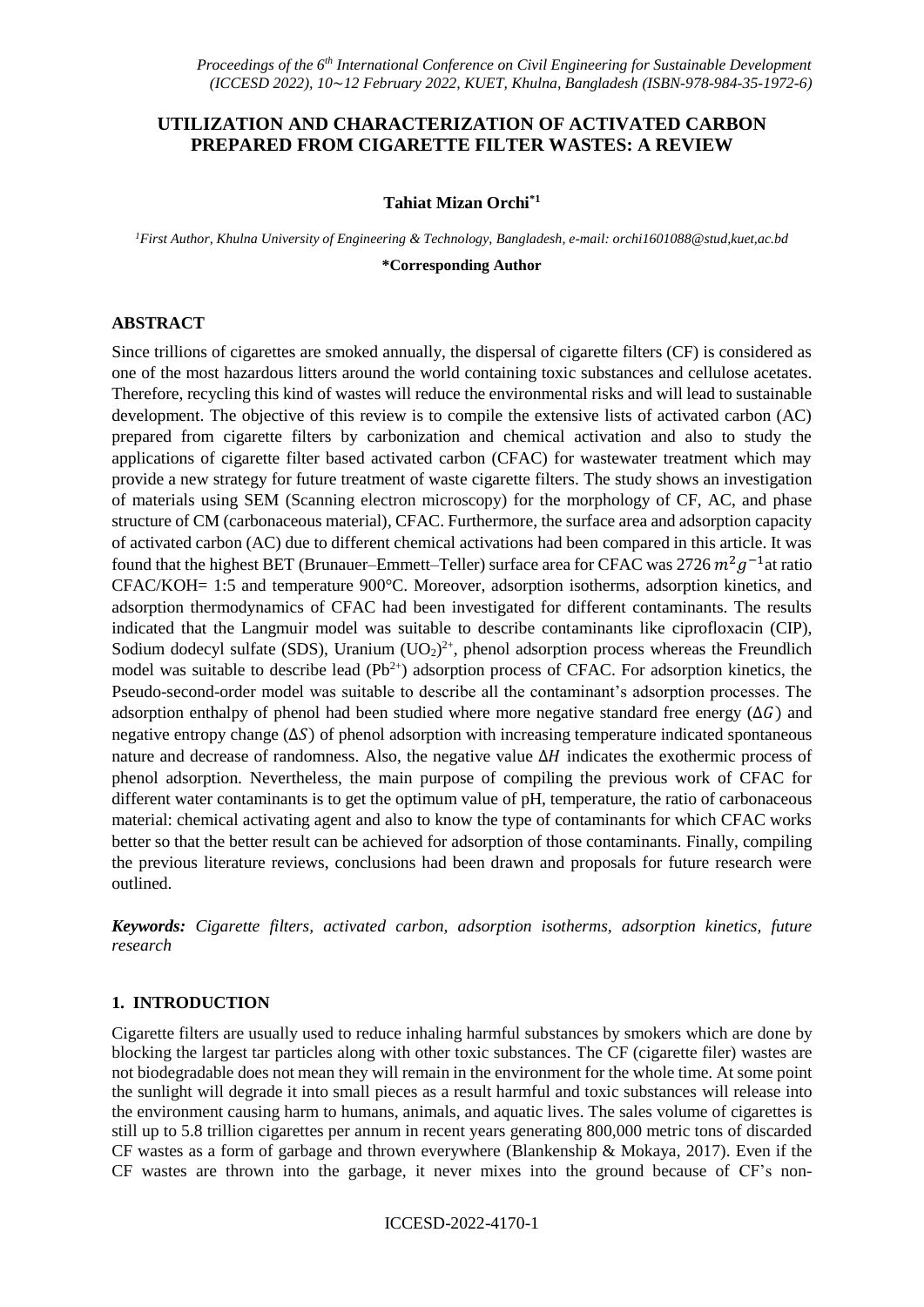biodegradability. Hence, the recycling of CF wastes can assuage the problem related to the disposal of the wastes which has brought great attention to scholars. In previous studies, CFs had been recycled as raw material in brick production (binti Abdul Kadir & Mohajerani, 2012), biofilm carrier (media) which is a component of integrated fixed film activated sludge (IFAS) system (Sabzali, Nikaeen & Bina, 2012), sound-absorbent (Gómez Escobar & Maderuelo-Sanz, 2017), and also cigarette filter remaining cellulose acetate can be used as cellulose membrane-based separator for high performance lithiumbased battery (Huang et al., 2015). According to industrial analysis, smoked cigarette filter contains 58% carbon content (Zhang et al., 2020). Holding high carbon amounts, cigarette filters can be a good raw material for activated carbon. Industrial activated carbon made from common precursors like coal, wood, coconut shell, peat is very costly and also there is a problem associated with regeneration. As a consequence, the low-cost precursor materials have become an attractive choice in the production of activated carbon. Ulva Lactuca (Ibrahim et al., 2016), bamboo (Lo et al., 2012), olive stone (Bohli et al., 2015), cattle bone (Cechinel et al., 2014), and orange peel are one of these low-cost precursors which have been used in the production of AC (activated carbon) in the past years. Considering cigarette litter as one of the largest wastes along with having a large atom of carbon, it can be used as new raw material for making AC which can create a new path for recycling the cigarette filter wastes and utilizing them in the water treatment process.

This article had viewed the physical and chemical activation for preparing activated carbon with the different temperatures that had been applied for different contaminants of water. The chemical activation including KOH, HNO3, NaOH is used for improving the activation properties like activation capacity, porosity. Furthermore, phase structure and morphology related to activated carbon have been investigated. Also, adsorption capacity, adsorption isotherm, adsorption kinetics, adsorption thermodynamics has been analyzed to get a better result. The main purpose of this article is to investigate the effectiveness of removing water contaminants by cigarette filter-based activated carbon using different chemical activations as well as different temperatures and also to propose future researches on this topic.

# **2. METHODOLOGY**

The activated carbon can be gained by two methods known as physical activation and chemical activation. In the physical activation process, the carbon materials are activated by elevating certain temperatures in the presence of gasses like carbon dioxide, steam, air, or their mixtures (Chen et al., 2011). The chemical activation is done by a combination of two processes that are carbonization and chemical activation using chemical constituents like KOH, NaOH, HNO<sub>3</sub>, ZnCl<sub>2</sub>, etc. When it comes to comparing the two processes, chemical activation is more effective due to increasing the porosity and the activation capacity.

# **2.1 Preparation of CFAC**

The capacity of CFAC depends on factors like temperature, pH level, the ratio of CM: chemical constituents during chemical activation, type of contaminants, and type of chemical constituents. Apart from all these factors, the overall process of making CFAC is the same. First, the CF needs to be unwrapped and washed with hot water. The CFAC can be obtained either by physical activationchemical activation or by physical activation-chemical activation-physical activation. Activated carbon made by physical activation has a lower specific surface area compared to the chemical activation process. During physical activation, the CFs are placed in a crucible and put in a tabular furnace for carbonization at certain temperatures which usually range from 65°C-900°C for different duration ranges from 2-24 hours under argon atmosphere. During chemical activation, the CMs (carbon materials) are impregnated into chemical constituents like KOH, NaOH, ZnCl<sub>2</sub>, HNO<sub>3</sub> for certain ratios of CM∶ chemical activating agent e.g. 1:3,1:4,1:5,1:6, 2:3 or chemical activation can also be done by using a mechanical stirrer for the mixture of CM and chemical constituents.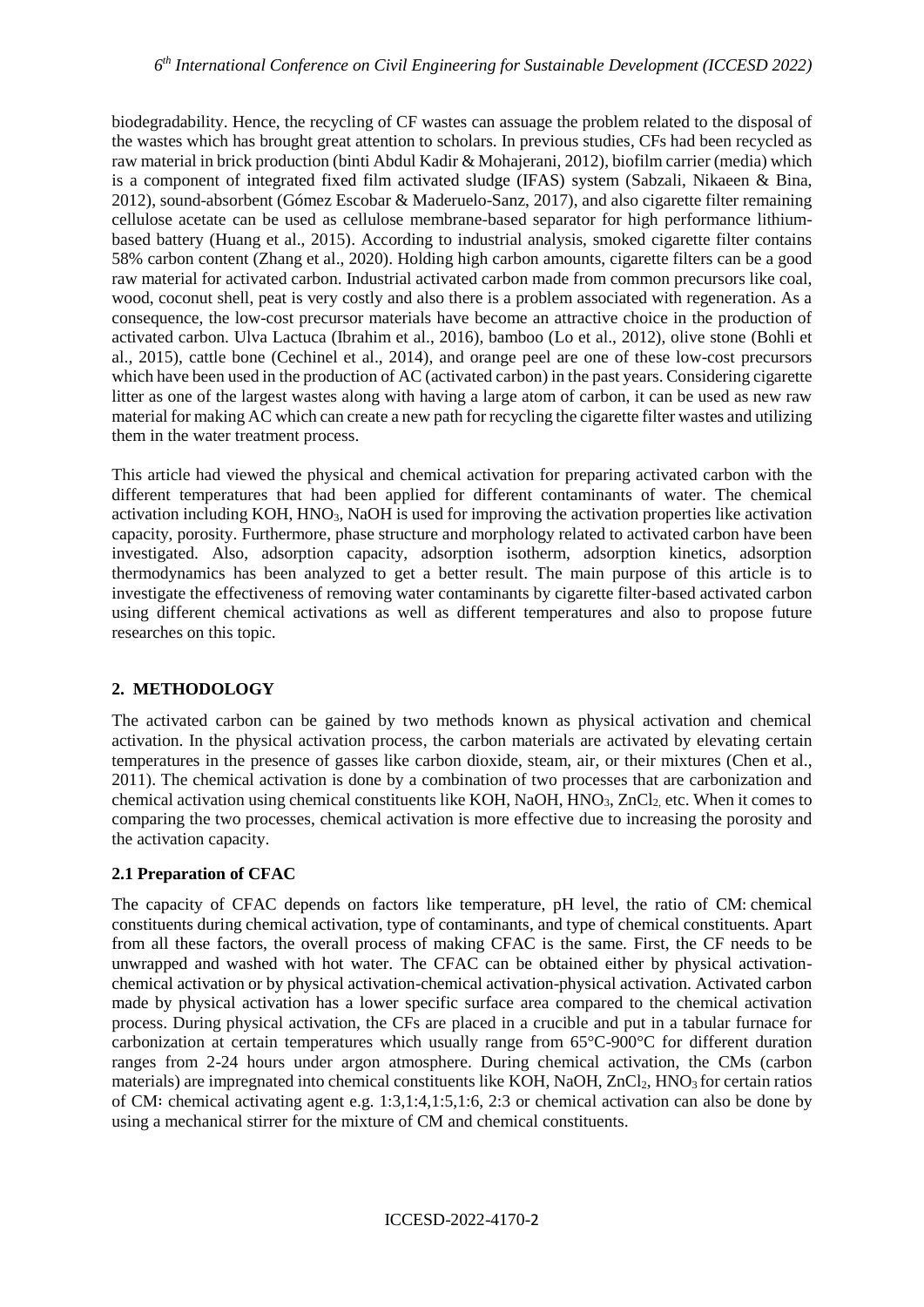Among all the chemical activating agents, the alkali hydroxides (special NaOH and KOH) can be attractive activating agents for preparing microporous carbon due to producing valuable materials in the following process (Freitas et al., 2007). The overall process is given in reaction (1).

$$
6\text{MeOH} + 2\text{C} \rightarrow 2\text{Me} + 3\text{H}_2 + 2\text{Me}_2\text{CO}_3 \tag{1}
$$

The overall reaction indicates the formation of alkali carbonate, hydrogen, and alkaline metal where  $Me = K$  or Na (Guo et al., 2002). The detection of the metal traces Me= K or Na (Guo et al., 2003; Lillo-Ródenas et al., 2004) are the validation of this proposed reaction (Lillo-Ródenas et al., 2003; Díaz-Terán et al., 2003). The hydrogen can be detected in the temperature ranges from 200-600°C depending on the reactivity of the carbon precursor (Lillo-Ródenas et al., 2004). The detection of CO or CO<sub>2</sub> can be found due to the decomposition of Me<sub>2</sub>CO<sub>3</sub> with the devolatilization of the carbon precursor itself at a high temperature above 800°C. The porosity of carbon material increases due to interaction with  $SiO<sub>2</sub>$ producing alkaline silicates and  $CO<sub>2</sub>$ . The  $CO<sub>2</sub>$  will then react with the carbon phase that will produce CO (Chen et al., 2011). The reaction (2) is given below:

$$
M_2CO_3 + SiO_2 = M_2SiO_3 + CO_2 \tag{2}
$$

 $CO<sub>2</sub> + C = 2CO$ 

The carbonates can also interreact with the carbon phase. In case of  $K_2CO_3$ , it interacts with the carbon phase at temperatures  $700^{\circ}$ C-950 $^{\circ}$ C (Gupta et al., 1998). The process is the same for NaCO<sub>3</sub> also. Finally, the adsorption characteristics such as BET surface area, average pore volume, and pore diameter can be determined at a specific temperature.

#### **2.1.1 Adsorption Experiment and Characterization of CFAC**

The adsorption experiment is carried out in a temperature control shaker where CFAC of a certain amount and the pollutant's solution are mixed at initial temperature and concentration for equilibrium. After the equilibrium, CFAC is removed using filter paper and then the concentration of the pollutant from the solution is determined using the spectrometer. The adsorption equilibrium capacity is calculated using equation (1) (Xu et al., 2016; Hu et al., 2019).

$$
q_e(mg/g) = \frac{(c_0 - c_e)v}{M} \tag{1}
$$

where  $q_e$  (mg/g) is the pollutant's equilibrium adsorption capacity,  $C_0$  (mg/L) is the initial concentration of the pollutants,  $C_e$  (mg/L) is the pollutant's concentration after adsorption by CFAC,  $V$  (L) is the pollutant's solution volume, *M* (g) is the mass of CFAC.

Scanning electron microscopy (SEM) can be used for the morphology of CF and AC. For SEM analysis, the samples are placed on carbon-coated stubs and sputter-coated (Polarz et al., 2002). The XRD diffractometer can be used for the phase structure of CM, CF, and CFAC. Physical properties like Brunauer–Emmett–Teller (BET) surface area, pore-volume, pore diameter can be depicted by a surface analyzer with the  $N_2$  gas as adsorbate at relative pressure  $P/P_0 = 0.97$  or 77K.

### **3. RESULTS AND DISCUSSIONS**

#### **3.1 Characteristics and Properties of CFAC**

When it comes to preparing activated carbon, different types of polymeric materials have been used as carbonaceous precursors in the past few years (Vázquez-Santos et al., 2008). The main component of a cigarette filter is cellulose acetate which contains fibrous matter. It has been said that the cigarette filters have the potentiality to act as raw material for preparing activated carbon as a cause of being polymeric material though some modification needs to be done to increase the porosity (Hamzah & Umar, 2017).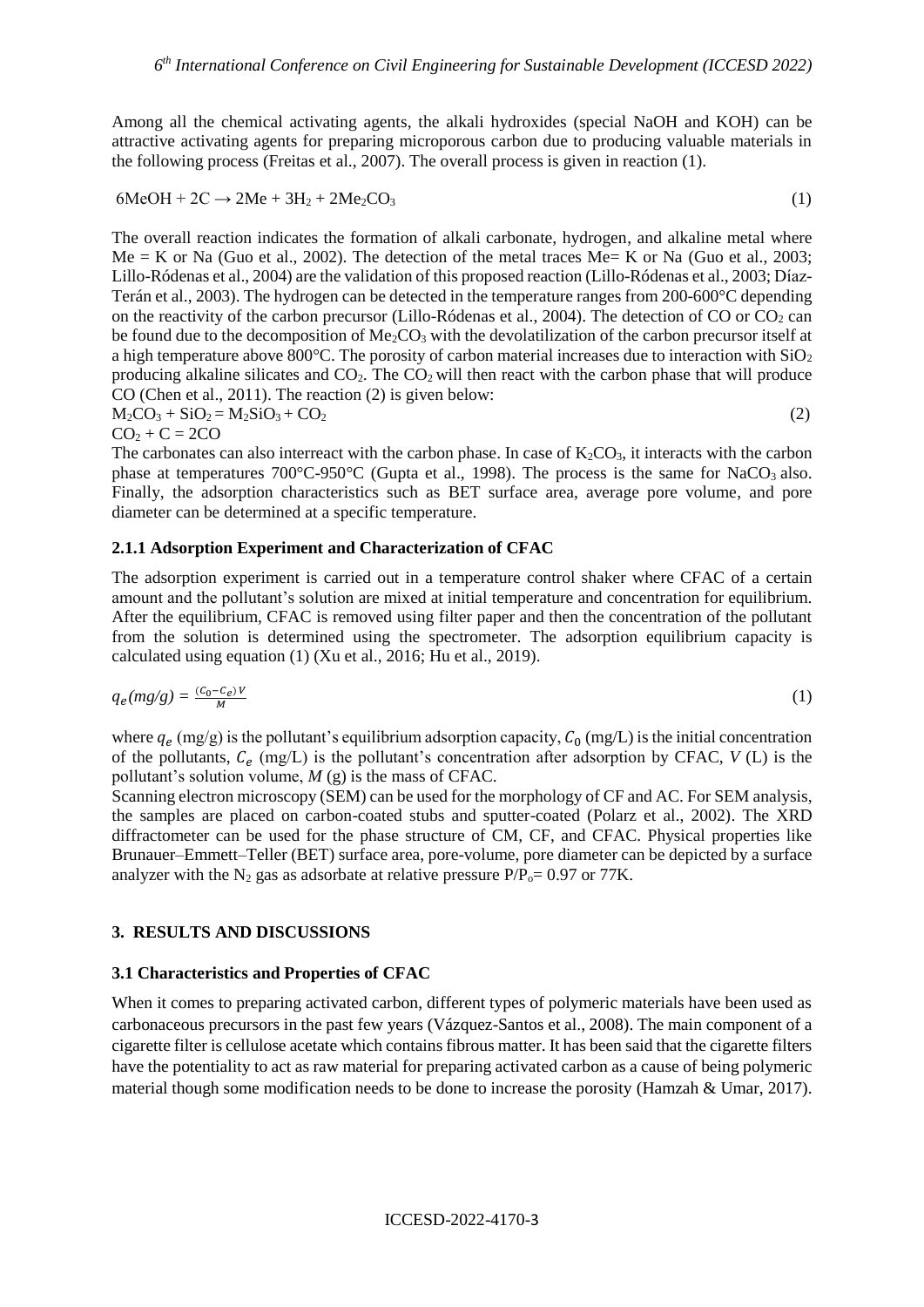The observation of physical morphology has been done by scanning electron microscopy (SEM) in Figure 1 where the images of cellulose acetate fiber and transformation of CFAC from CF residue have been shown.



Figure 1: SEM images of (a) Cellulose acetate fiber from CF (Polarz et al., 2002), (b) Raw tobacco residue, (c) CFAC prepared using  $K_2CO_3$  chemical activation (Kilic et al., 2011)

Figure 1 (a) has showed the SEM image of cellulose acetate from CF which has thin wire morphology. Figure 1 (b) has revealed the thick wall structure having a little porosity for raw tobacco residue. Figure 1 (c) shows the activation of tobacco residue due to chemical activating agent  $K_2CO_3$  where numerous micropores are the proof of that activation.



Figure 2: (a) XRD pattern of CFAC using ZnCl<sub>2</sub> chemical activating agent (Mudyawabikwa et al., 2017). (b)TG curve of CM/ KOH (b). (Zhang et al., 2020)

It is important to study the effect of the chemical activating agent on the phase structure and the formation of micropores of CFAC which has been shown in Figure 2. The XRD pattern of CFAC for chemical activation  $ZnCl_2$  with the ratio of CM:  $ZnCl_2 = 2:3$  has been shown in Figure 2 (a). It has been noticed that there are no broad peaks except broad peaks between 25° and 27°. The broad peak between 25° and 27° indicates the presence of carbon and no other peaks indicate the removal of any other detectable compounds due to activating agent ZnCl<sub>2</sub>. The pyrolysis process due to KOH activation has been shown in Figure 2 (b) by the TG curve of CM/KOH mixture (mass ratio 1:1) with a heating rate of 10 °C min−1 under nitrogen flow. Two obvious weight loss and a modest weight loss can be noticed between room temperature and 1000°C. Weight loss of about 22% has occurred in the first slope stage which is between room temperature and 200°C because of the evaporation of water and pyrolysis of residual organics. A slight weight loss of about 3.5% has occurred at 400-700°C where KOH transformed into potassium metal oxides due to dehydration. After that potassium will begin to decompose forming potassium metal at 762°C (Xu et al., 2012). At the same time, the carbonized material will have redox reactions with vapor, potassium metal oxide, and potassium vapor to form numerous micropores on the surface of the carbon.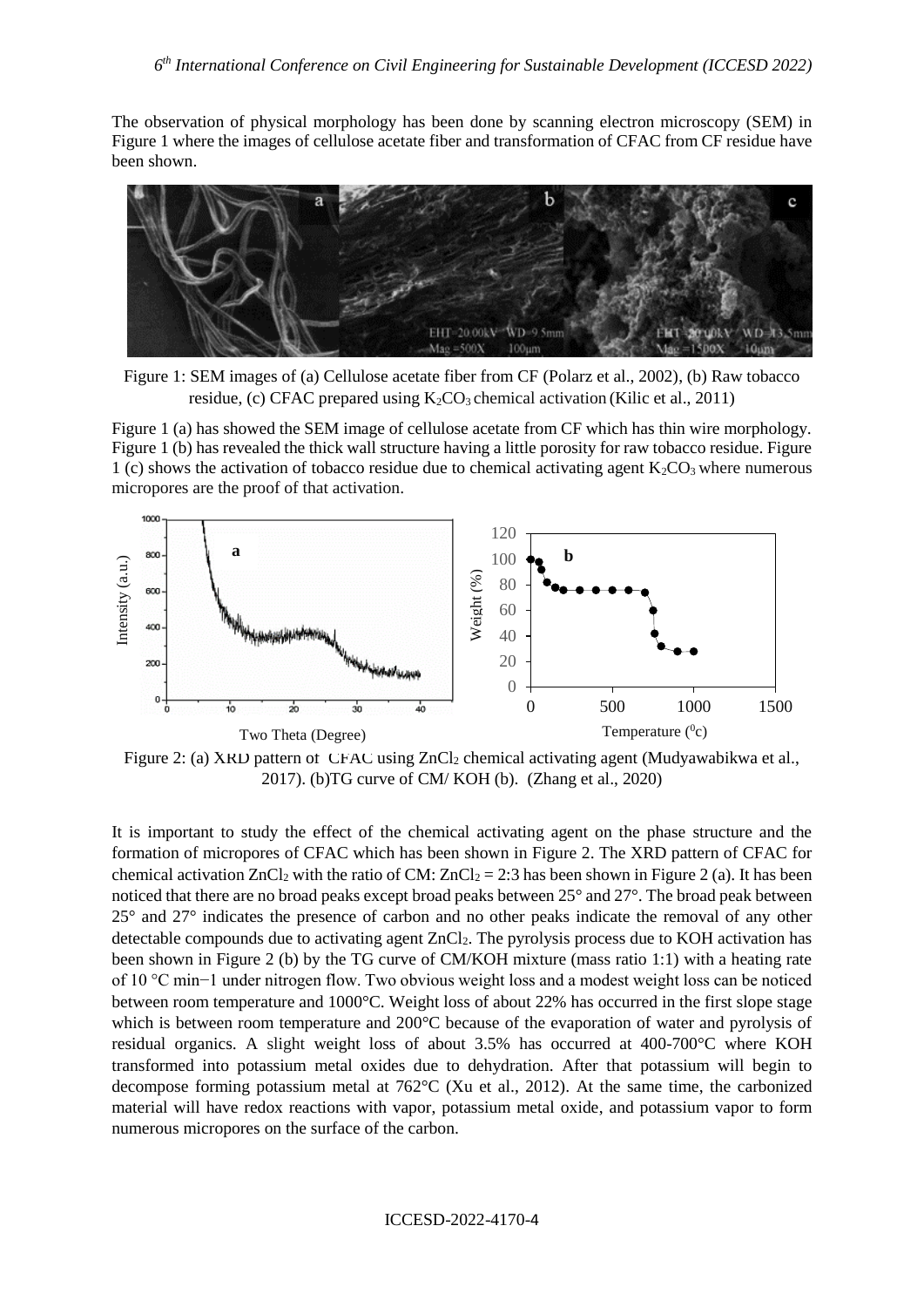The previous researches on textural properties (BET specific surface area, total pore volume, average pore diameter) of CFAC for different chemical activating agents and different temperatures have been listed in Table 1. From table 1, the highest BET specific surface area has been found for KOH activation which is 2726 m<sup>2</sup>g<sup>-1</sup> obtained at 900°C at the ratio of CM: KOH= 1:5. The chemical activated carbon  $CT$  ZnCl<sub>2</sub> has also given higher BET specific surface area compared to others.

| <b>Chemical</b>      | <b>Temperatur</b> | $S_{BET}$      | $V_{total}$ cm <sup>3</sup> g <sup>-1</sup> | $\mathbf{d}_{\text{average}}$ | Reference           |
|----------------------|-------------------|----------------|---------------------------------------------|-------------------------------|---------------------|
| constituents         | e                 | $(m^2 g^{-1})$ |                                             |                               |                     |
|                      | $(^0c)$           |                |                                             |                               |                     |
| <b>KOH</b>           | 900               | 2726           | 1.29                                        | 2.18                          | Zhang et al., 2020  |
| T in natura          | 750               | 0.27           | 0.0008                                      | 2.18                          | Conradi et al., 201 |
| CT NaOH              | 750               | 76.61          | 0.0525                                      | 1.90                          | Conradi et al.,     |
|                      |                   |                |                                             |                               | 2019                |
| CT ZnCl <sub>2</sub> | 750               | 479.40         | 0.06012                                     | 1.67                          | Conradi et al.,     |
|                      |                   |                |                                             |                               | 2019                |
| <b>KOH</b>           | 600               | 328.13         | 1.29                                        | 2.18                          | Hamzah & Umar,      |
|                      |                   |                |                                             |                               | 2017                |
| $HNO3$ modified      | 900               | 439            | 0.24                                        | 3.24                          | Masoudi Soltani et  |
|                      |                   |                |                                             |                               | al., 2013           |
| HNO <sub>3</sub>     | 900               | 597            | 0.33                                        | 3.32                          | Masoudi Soltani et  |
| non-modified         |                   |                |                                             |                               | al., 2013           |

Table 1: Textural properties of activated carbon prepared from cigarette filters

The lists of previous researches in the utilization of CFAC have been demonstrated in Table 2. Here MB indicates methylene blue and CFAC-3,4,5,6 indicates the ratio of CM: KOH ratio is 1:3,1:4, 1:5, 1:6 respectively. MCMs indicate mesoporous carbonaceous materials. Even though a good adsorbent should possess a porous texture and high surface area, the adsorption capacity also depends on the experimental conditions. As the capacities vary depending on the experimental conditions, the comparison of the adsorption capacity is difficult to make. This list of previous works is demonstrated just to show the optimum conditions to get the best results for the following contaminant's adsorption.

Table 2: Previous researches in the utilization of CFAC for different water pollutants

| <b>Adsorbate</b>       | <b>Adsorbent Type</b>                     | <b>Initial Concentration Co</b><br>(mg/l) | <b>Adsorption Capacity Q</b><br>(mg/g) | <b>Reference</b>                |
|------------------------|-------------------------------------------|-------------------------------------------|----------------------------------------|---------------------------------|
| $\overline{UO_2^{2+}}$ | CFAC using<br><b>KOH</b>                  | 150                                       | 106                                    | Pu et al., 2019                 |
| $Pb^{2+}$              | HNO <sub>3</sub> -modified<br><b>CFAC</b> | 600                                       | 74.5                                   | Masoudi Soltani<br>et al., 2013 |
| <b>MB</b>              | CFAC using<br>ZnCl <sub>2</sub>           | 600                                       | 167                                    | (Mudyawabikwa<br>et al., 2017). |
| CIP                    | CFAC-3                                    | 0.5                                       | 279                                    | Zhang et al.,<br>2020           |
|                        | CFAC-4                                    |                                           | 304                                    |                                 |
|                        | CFAC-5                                    |                                           | 462                                    |                                 |
|                        | CFAC-6                                    |                                           | 431                                    |                                 |
| Phenol                 | <b>MCMs</b>                               | 700                                       | 261.7                                  | Chen, 2015                      |
| $Pb^{2+}$              | HNO3-<br>nonmodified<br><b>CFAC</b>       | 600                                       | 66                                     | Masoudi Soltani<br>et al., 2013 |
| <b>SDS</b>             | CFAC-3                                    | $\overline{4}$                            | 325                                    | Zhang et al.,<br>2020           |
|                        | CFAC-4                                    |                                           | 378                                    |                                 |
|                        | CFAC-5                                    |                                           | 560                                    |                                 |
|                        | CFAC-6                                    |                                           | 582                                    |                                 |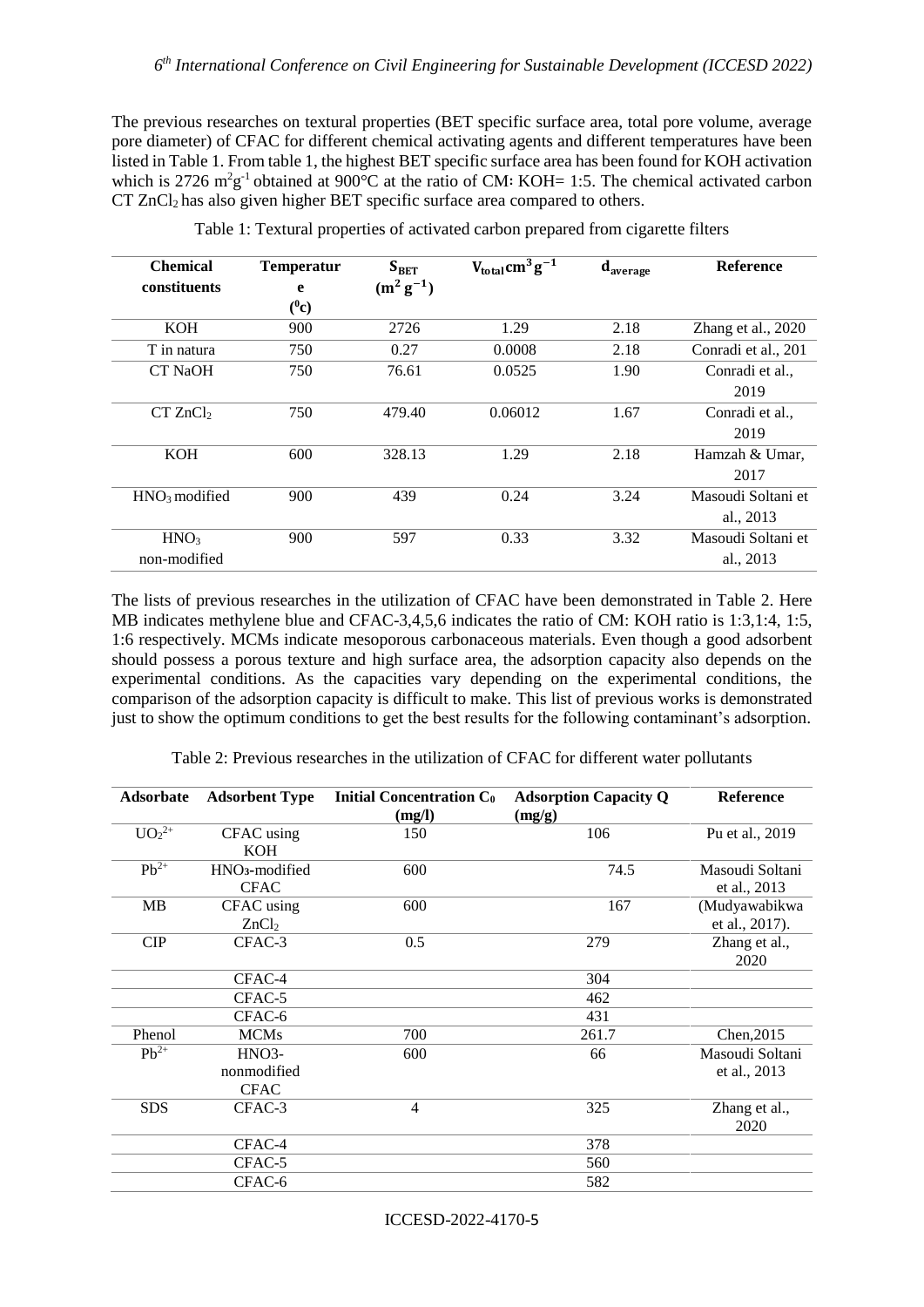The pH values for the highest adsorption capacity are given in Table 3 where the pH value varies depending on the contaminants and chemical activation agents. The highest adsorption capacities for pH values have been obtained by batch adsorption experiments. Again these optimum pH values from previous researches can be helpful to obtain the best results for adsorption of the following contaminants.

| <b>Adsorbate</b> | <b>Chemical</b><br>treatment | <b>Highest</b><br>adsorption at pH | <b>Adsorption</b><br>capacity<br>(mg/g) | <b>Reference</b>        |
|------------------|------------------------------|------------------------------------|-----------------------------------------|-------------------------|
| $UO_2^{2+}$      | KOH                          | $6 + 0.1$                          | 97                                      | Pu et al., 2019         |
| $Ph^{2+}$        | HNO <sub>3</sub>             | 5                                  | 26.2                                    | Masoudi Soltani et al., |
|                  | nonmodified                  |                                    |                                         | 2013                    |
| $Ph^{2+}$        | HNO3-modified                | 4                                  | 28.5                                    | Masoudi Soltani et al., |
|                  |                              |                                    |                                         | 2013                    |
| CIP              | <b>KOH</b>                   | ┑                                  | 450                                     | Zhang et al., 2020      |
| <b>SDS</b>       | KOH                          |                                    | 595                                     | Zhang et al., 2020      |

| Table 3: Effect of pH on adsorption capacity |  |  |  |  |  |  |
|----------------------------------------------|--|--|--|--|--|--|
|----------------------------------------------|--|--|--|--|--|--|

### **3.2 Adsorption Isotherm of CFAC**

The adsorption isotherms express the specific relation between the concentration of adsorbate and its degree of accumulation at the adsorbent's surface at a constant temperature. To investigate the adsorption behavior, the previous researches on the Langmuir and Freundlich isotherm of CFAC due to different contaminants has been illustrated in Table 4 where ACK1 and ACK2 indicate activated carbon using chemical activating agents  $K_2CO_3$  and KOH respectively. The FDU-15 and PCMs indicate ordered mesoporous carbon and porous carbonaceous materials.

The Langmuir equation (2) is based on the assumptions of homogenous adsorption on the adsorbent surface with the same adsorption site and no transmigration of adsorbate in the plane of the surface. Moreover, there will be no steric hindrance between the adsorbed molecules and incoming ions. The linear equation of Langmuir isotherm can be shown as :

$$
\frac{c_e}{q_e} = \frac{ce}{qm} + \frac{1}{qm\,KL} \tag{2}
$$

Where  $q_e$  (mg/g) is the equilibrium adsorption amount,  $C_e$  (mg/L) is the equilibrium concentration of the solute,  $q_m$  (mg/g) and  $K_L$  (L/mg) are constants related to the adsorption capacity and energy of adsorption. The values of  $q_m$  and  $K_L$  is calculated from the slope and intercept of Langmuir plot of  $C_e$ versus  $C_e / q_e$ .

The Freundlich equation (3) is based on the assumption of surface heterogeneity and an exponential distribution of active sites of adsorbents along with their energies towards adsorbate (Clayton, 1926).

$$
\ln q_e = \ln K_F + \frac{1}{n} \ln C_e
$$
\n(3)  
\nWhere K<sub>F</sub> is roughly an indicator of the adsorption capacity and n is the heterogeneity factor.

The values correlation coefficient  $\mathbb{R}^2$  of all the pollutants except Pb<sup>2+</sup> for Langmuir model is higher than that for Freundlich equation indicates that Langmuir isotherm is feasible to describe all the pollutant's adsorption process of CFAC except  $Pb^{2+}$  from table 4 whereas Freundlich isotherm is more feasible to describe lead adsorption process of CFAC.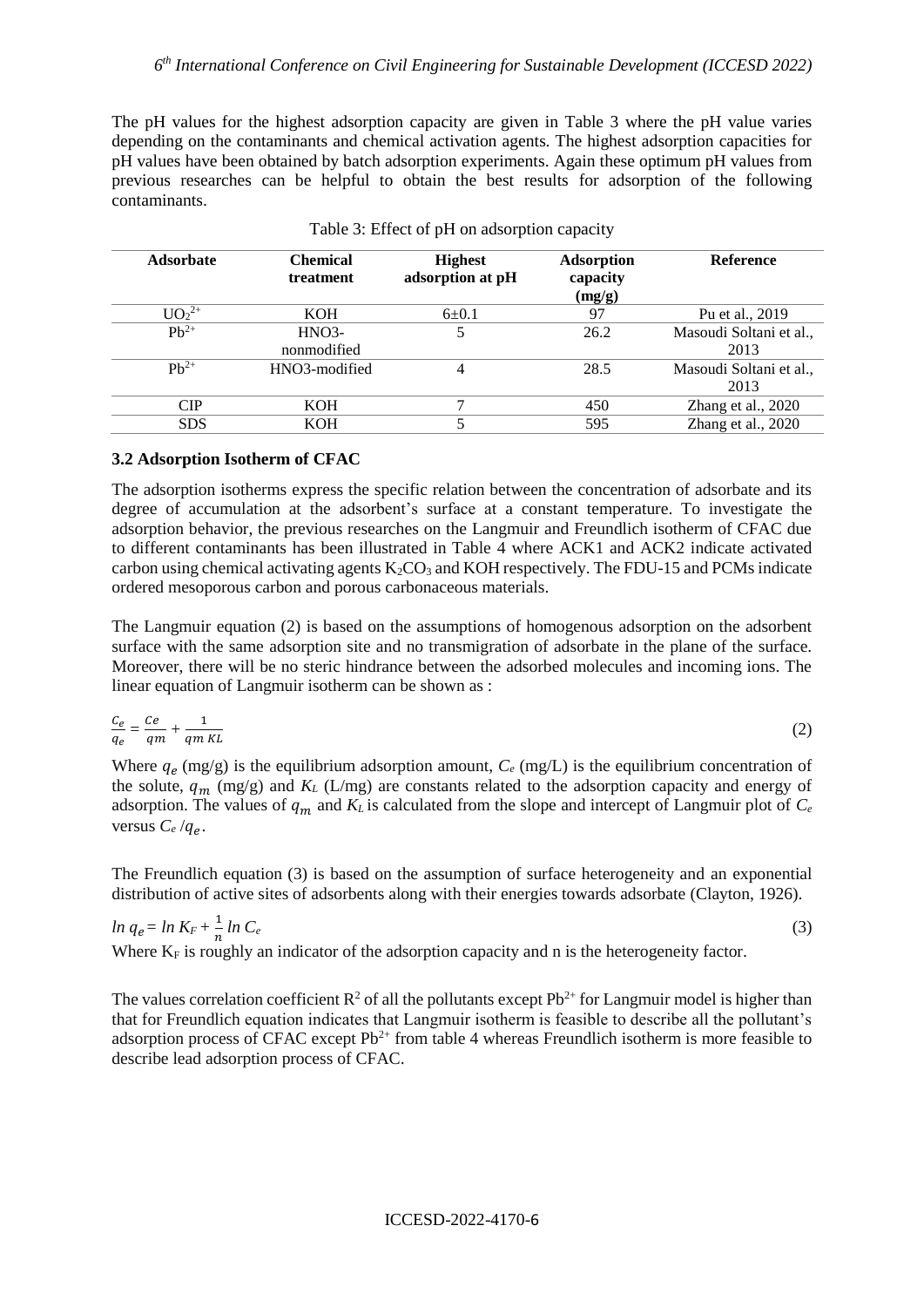| Adsorbate   | <b>Samples</b>            |        | Langmuir model |                  |                  | <b>Freundlich model</b> |                          | Reference            |
|-------------|---------------------------|--------|----------------|------------------|------------------|-------------------------|--------------------------|----------------------|
|             |                           | $q_m$  | $K_{L}$        | $R^2$            | $K_F$            | $\mathbf n$             | $R^2$                    |                      |
|             |                           | (mg/g) |                |                  |                  |                         |                          |                      |
| $UO_2^{2+}$ | <b>CFAC</b>               | 108.21 | $0.12\,$       | 0.99             | 28.2             | 3.41                    | 0.94                     | Pu et al., 2019      |
|             |                           |        |                | $\,8\,$          | $\overline{c}$   |                         | 7                        |                      |
| Phenol      | <b>MCM</b>                | 257.6  | 0.19           | 0.99             | 45.0             | 2.502                   | 0.94                     | Chen et al., 2015    |
|             |                           |        |                | 8                | $\overline{c}$   |                         | 7                        |                      |
|             | $FDU-15$                  | 143.9  | 0.11           | 0.99             | 17.1             | 2.704                   | 0.92                     |                      |
|             |                           |        |                | 4                | 7                |                         | $\boldsymbol{0}$         |                      |
|             | <b>PCMs</b>               | 99.1   | 0.05           | 0.99             | 6.39             | 2.232                   | 0.91                     |                      |
|             |                           |        |                | $\boldsymbol{0}$ |                  |                         | 1                        |                      |
| MB          | ZnCl <sub>2</sub> (2:3)   | 123.46 | 2.89           | $\mathbf{1}$     | 124.             | 2.27                    | 0.99                     | (Mudyawabikwa et     |
|             |                           |        |                |                  | 05               |                         |                          | al., 2017).          |
| Phenol      | ACK1                      | 17.83  | 0.46           | 0.99             | 12.4             | 0.86                    | 0.99                     | (Kilic et al., 2011) |
|             |                           |        |                | 92               | 8                |                         | 8                        |                      |
|             | ACK <sub>2</sub>          | 0.55   | 2.68           | 0.92             | 134.             | 0.31                    | 0.99                     |                      |
|             |                           |        |                | 7                | 64               |                         | 1                        |                      |
| <b>SDS</b>  | CFAC-3                    | 330.8  | 0.012          | 0.98             | 2.94             | 1.722                   | 0.92                     | Zhang et al., 2020   |
|             |                           |        |                | 6                | 1                |                         | 7                        |                      |
|             | CFAC-4                    | 401.7  | 0.003          | 0.97             | 2.34             | 1.472                   | 0.89                     |                      |
|             |                           |        |                | 9                | $\mathbf{0}$     |                         | 6                        |                      |
|             | CFAC-5                    | 613.1  | 0.002          | 0.98             | 2.38             | 1.369                   | 0.81                     |                      |
|             |                           |        |                | $\boldsymbol{0}$ | 9                |                         | 3                        |                      |
|             | CFAC-6                    | 628.5  | 0.003          | 0.97             | 1.20             | 1.25                    | 0.85                     |                      |
|             |                           |        |                | $\,8\,$          |                  |                         | 3                        |                      |
| $Pb^{2+}$   | T                         | 56.818 | 0.018          | 0.98             | 1.48             | 1.303                   | 0.99                     | Conradi et al., 2019 |
|             |                           |        |                | $\overline{4}$   | $\boldsymbol{0}$ |                         | 1                        |                      |
|             | CT ZnCl2                  | 84.746 | 0.018          | 0.97             | 7.16             | 2.306                   | 0.99                     |                      |
|             |                           |        |                | 9                | $\boldsymbol{0}$ |                         | $\boldsymbol{0}$         |                      |
|             | CT NaOH                   | 34.36  | 0.013          | 0.93             | 2.27             | 1.730                   | 0.94                     |                      |
|             |                           |        |                | $\boldsymbol{0}$ | $\boldsymbol{0}$ |                         | $\boldsymbol{0}$         |                      |
| CIP         | CFAC-3                    | 288    | 0.059          | 0.99             | 26.3             | 2.187                   | 0.88                     | Zhang et al., 2020   |
|             |                           |        |                | 7                | 10               |                         | $\overline{\mathcal{L}}$ |                      |
|             | CFAC-4                    | 294.5  | 0.081          | 0.99             | 36.3             | 2.433                   | 0.91                     |                      |
|             |                           |        |                | $\,8\,$          | 13               |                         | 1                        |                      |
|             | CFAC-5                    | 464.4  | 0.353          | 0.99             | 69.8             | 1.754                   | 0.82                     |                      |
|             |                           |        |                | 9                | 26               |                         | 5                        |                      |
|             | CFAC-6                    | 435.7  | 0.436          | 0.90             | 47.4             | 1.805                   | 0.84                     |                      |
|             |                           |        |                | 9                | 65               |                         | 5                        |                      |
| $Pb^{2+}$   | CFAC by                   | 43.23  | 0.393          | 0.95             | 1.98             | 2.624                   | 0.99                     | Masoudi Soltani et   |
|             | nonmodified-              |        | 41             | 6                | 6                | 79                      | 3                        | al., 2013            |
|             | HNO <sub>3</sub>          |        |                |                  |                  |                         |                          |                      |
| $Pb^{2+}$   | CFAC by                   | 94.29  | 0.499          | 0.96             | 2.11             | 3.621                   | 0.99                     | Masoudi Soltani et   |
|             | modified HNO <sub>3</sub> |        | 75             | 99               |                  | 18                      | 7                        | al., 2013            |

### Table 4: Previous researches on Langmuir and Freundlich isotherm of CFAC

# **3.3 Adsorption Kinetics of CFAC**

To investigate the valuable reaction pathways and mechanism of adsorption reactions, a pseudo-firstorder kinetic model and second-order-kinetic model can be used. The adsorption kinetics of the CFAC process is expressed by pseudo-first-order and pseudo-second-order model that is illustrated in Table 5. The pseudo-first-order model is expressed as :

$$
ln (q_e - q_t) = ln q_e - k_1 t \tag{4}
$$

The pseudo-second-order model is expressed as: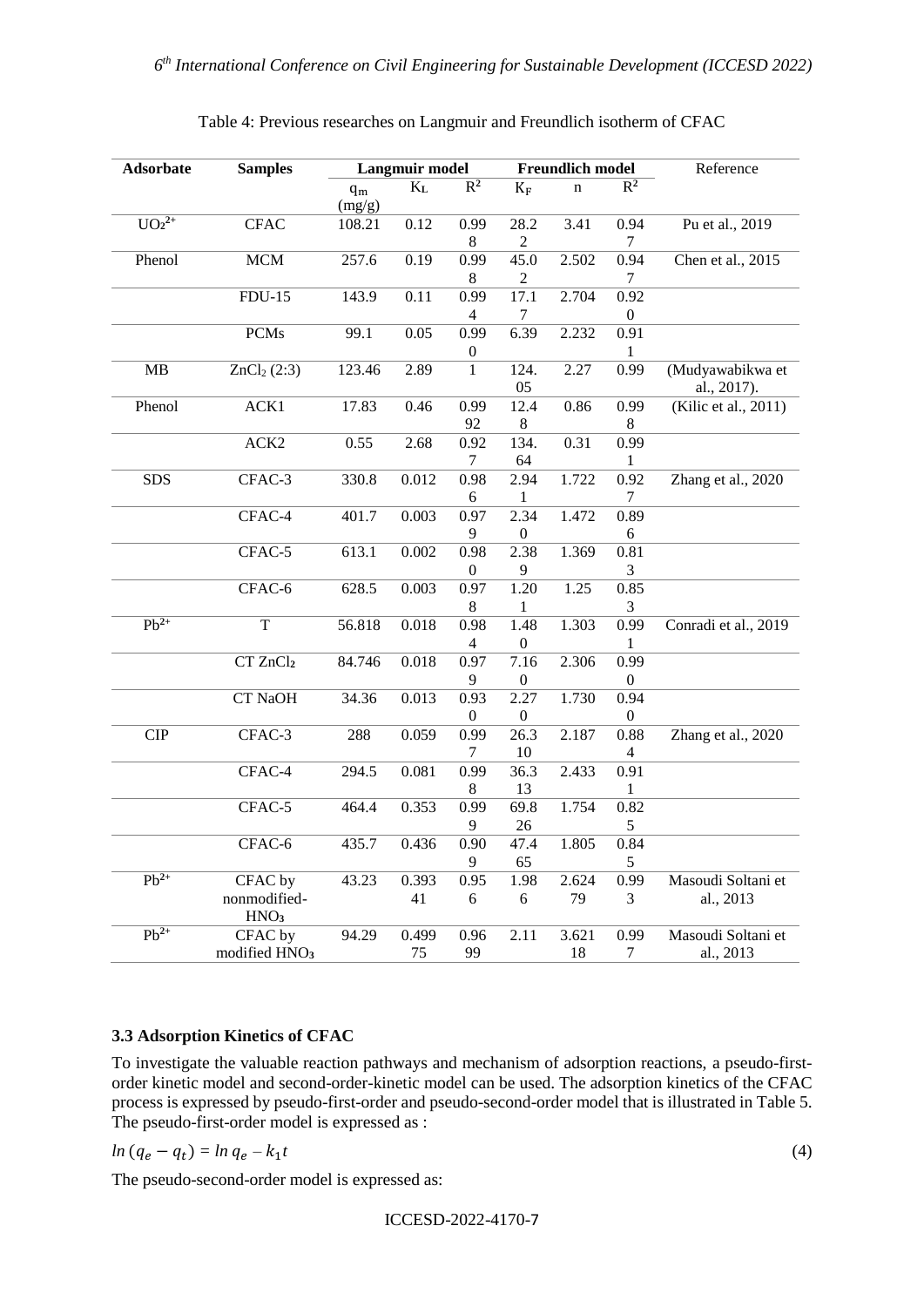$$
\frac{t}{q_t} = \frac{1}{k_2 \cdot q_e^2} + \frac{t}{q_e} \tag{5}
$$

where  $q_t$  is the amount of adsorbate adsorbed (mg/g) at time  $t$  (min),  $q_e$  is the amount of adsorbate adsorbed at equilibrium (mg/g).  $K_1$  and  $K_2$  are the pseudo-first-order and pseudo-second-order rate constant respectively from equation (4) and equation (5).

The values of the correlation coefficient  $R^2$  of all the pollutants depicted from Table 5 for a pseudosecond-order kinetic model is higher than that for the pseudo-first-order kinetic model which indicates the pseudo-second-order kinetic model is more feasible to describe the pollutants from Table 5.

| <b>Adsorbat</b><br>e | <b>Sample</b>                           | Pseudo-first-order<br>model |                | Pseudo-second-order<br>model |                | <b>Reference</b>                |
|----------------------|-----------------------------------------|-----------------------------|----------------|------------------------------|----------------|---------------------------------|
|                      |                                         | $K_1$                       | $\mathbb{R}^2$ | $K_2(10^{-5})$               | $\mathbb{R}^2$ |                                 |
| MB                   | ZnCl <sub>2</sub> (2:3)                 | 0.03                        | 0.96           | 0.235                        | $\mathbf{1}$   | (Mudyawabikwa et<br>al., 2017). |
| Phenol               | ACK1                                    | 0.083                       | 0.8195         | 0.083                        | 1              | (Kilic et al., 2011)            |
|                      | ACK <sub>2</sub>                        | 0.192                       | 0.8023         | 0.52                         | 1              |                                 |
| <b>SDS</b>           | CFAC-3                                  | 0.052                       | 0.961          | 52                           | 0.999          | Zhang et al., 2020              |
|                      | CFAC-4                                  | 0.067                       | 0.971          | 59                           | 0.999          |                                 |
|                      | CFAC-5                                  | 0.063                       | 0.990          | 17.4                         | 0.999          |                                 |
|                      | CFAC-6                                  | 0.072                       | 0.993          | 12.6                         | 0.998          |                                 |
| $UO_2^{2+}$          | <b>CFAC</b>                             | 0.014                       | 0.963          | 11700                        | 0.999          | Pu et al., 2019                 |
| Phenol               | <b>MCM</b>                              | 0.418                       | 0.952          | 0.039                        | 0.997          | Chen et al., 2015               |
|                      | $FDU-15$                                | 0.327                       | 0.965          | 0.026                        | 0.996          |                                 |
|                      | <b>PCM</b>                              | 0.172                       | 0.616          | 0.019                        | 0.992          |                                 |
| $Pb^{2+}$            | CFAC by nonmodified<br>HNO <sub>3</sub> | 0.0032                      | 0.9517         | 0.000116                     | 0.9771         | Masoudi Soltani et<br>al., 2013 |
|                      | CFAC by modified<br>HNO <sub>3</sub>    | 0.00527                     | 0.9598         | 0.00016                      | 0.9923         | Masoudi Soltani et<br>al., 2013 |
| <b>CIP</b>           | CFAC-3                                  | 0.040                       | 0.979          | 5.01                         | 0.977          | Zhang et al., 2020              |
|                      | CFAC-4                                  | 0.037                       | 0.983          | 6.1                          | 0.984          |                                 |
|                      | CFAC-5                                  | 0.048                       | 0.981          | 6.3                          | 0.990          |                                 |
|                      | CFAC-6                                  | 0.048                       | 0.964          | 8.3                          | 0.967          |                                 |

Table 5: Previous researches on adsorption kinetics of CFA

#### **3.4 Adsorption Thermodynamics of CFAC**

The adsorption thermodynamics of CFAC has been studied using the following equation (Liu et al., 2010)

| $\Delta G = -RT \ln K_0$                             | (6) |
|------------------------------------------------------|-----|
| $K_0 = \frac{c_{ad}}{c_e}$                           |     |
| $\Delta G = \Delta H - T \Delta S$                   | (8) |
| $ln K_0 = \frac{\Delta S}{R} - \frac{\Delta H}{R T}$ | (9) |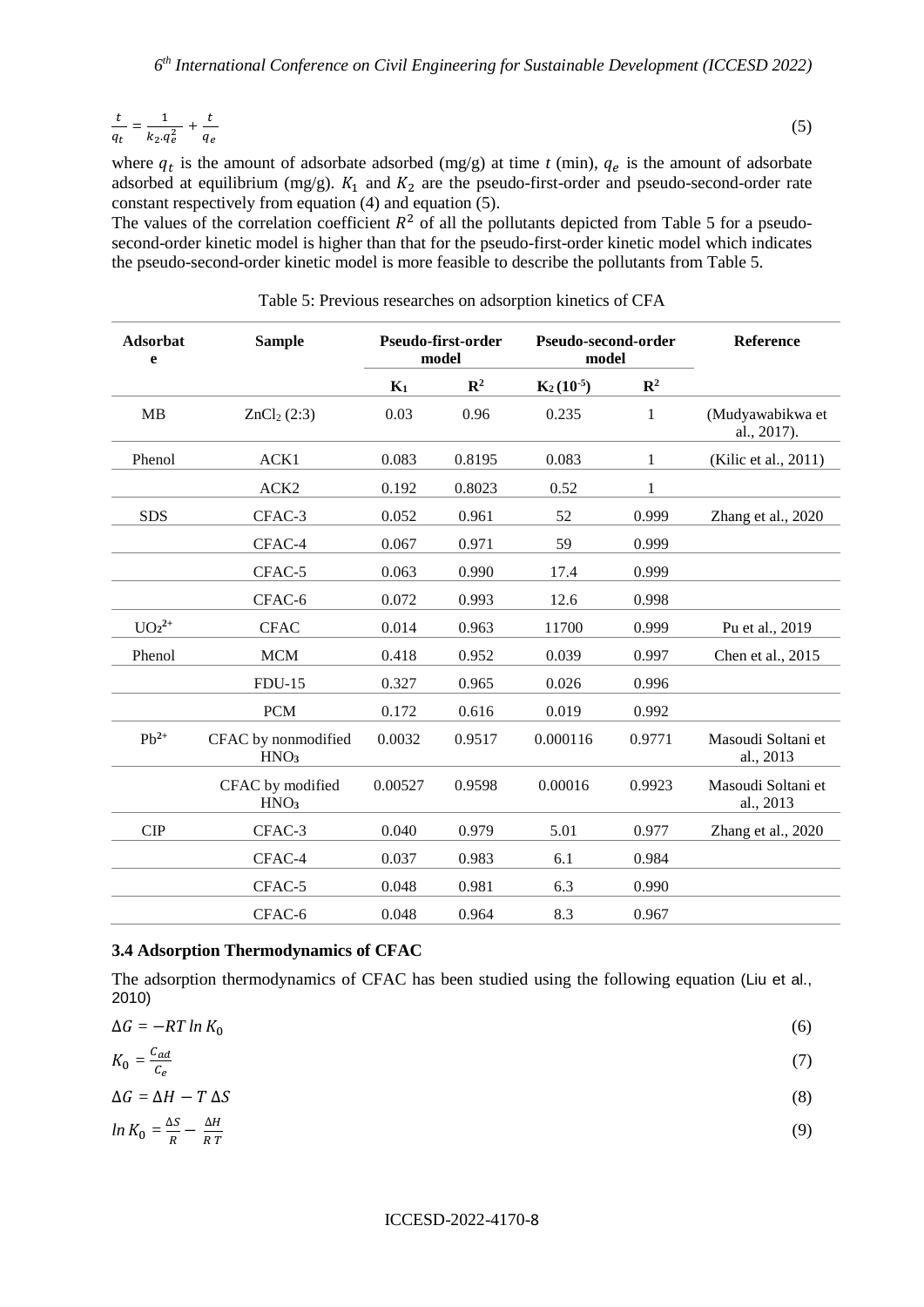The thermodynamics parameter standard free energy  $(\Delta G)$ , enthalpy change ( $\Delta H$ ), and entropy change (*ΔS*) has been determined using these equations where *R* (8.314 J/(mol K)) is the gas constant, *T* (K) is the absolute temperature,  $K_0$  is the equilibrium constant,  $C_{ad}$  (mg/L) is the equilibrium concentration of adsorbate adsorption,  $C_e$  (mg/L) is the equilibrium concentration of adsorbate in an aqueous solution.  $ΔH$  and  $ΔS$  can be calculated from the intercept and slope of Vant Hoff plots of *ln*  $K_0$  versus  $1/T$ . The adsorption thermodynamics of CFAC using  $K_2CO_3$  for phenol adsorption has been shown in Table 6 where more negative  $\Delta G$  and  $\Delta S$  with increasing temperature indicate spontaneous nature and decrease of randomness for phenol adsorption process. Also, the negative value  $\Delta H$  indicates the exothermic process of phenol adsorption.

| <b>Adsorbate</b> | Temperature (K) | $\Delta G(kJ/mol)$ | $\Delta H$ (kJ/mol) | $\Delta S$ (kJ/ mol k) |
|------------------|-----------------|--------------------|---------------------|------------------------|
| Phenol           | 293             | $-7.423$           |                     |                        |
|                  | 303             | $-6.710$           | $-13.97$            | $-22.96$               |
|                  | 313             | $-6.789$           |                     |                        |

Table 6: Adsorption thermodynamics of CFAC (Kilic et al., 2011)

# **4. CONCLUSIONS**

The review represents (i) the characteristics of activated carbon prepared from cigarette filters, (ii) introduces the preparation of activated carbon from cigarette filters (iii) the utilization of CFAC for water contaminants. The literature review revealed that the low-cost activated carbon from CFs can be a great alternative for water purifying. In this literature review, table 1-6 has been demonstrated to show the previous works on removing water contaminants using CFAC where the optimum value has been given to get the best result for removing those contaminants. It was found that the CFAC prepared from KOH chemical activation with the ratio of 1:5 (CM: KOH) at 900°C can achieve a higher BET surface area which is 2726  $m^2g^{-1}$ . The CFAC shows good adsorption capacity for different pollutants where the comparison is difficult since it varies depending on the experimental conditions and also on pH values. The previous researches on the adsorption isotherm and adsorption kinetics of CFAC for different pollutants have been listed in this review also. The result shows that the Langmuir isotherm is more suitable to describe all the pollutants except lead adsorption from an aqueous solution. The Freundlich isotherm is more suitable to describe lead adsorption. The result also shows that the Pseudosecond-order model was more suitable to describe all the pollutants adsorption processes from an aqueous solution. Adsorption thermodynamics has also been described in this review for phenol adsorption where the adsorption process shows spontaneous nature and decrease of randomness due to more negative  $\Delta G$  and  $\Delta H$ .

The recommendations for future works are outlined below:

(i) As the adsorption capacity depends on different factors like adsorbate-adsorbent relationship, variety of compounds, size of the adsorbent, type of adsorbates, more detailed works needed to be done to understand the interactions to correlate and compare.

(ii) Even though a little modification of adsorbent can increase the adsorption capacity, less work has been done on the improvement of adsorption capacity.

(iii) There are several studies on CFAC that have been utilized for removing pollutants from water, gas. Thus, there can be a lot more scope on utilizing CFAC in various sectors that can enrich the activated carbon industry.

(iv) Even though the amount of CFAC produced at an industrial scale will be small in number, it is worthy of producing CFAC at an industrial scale to keep the environment safe. So, the Government should take the necessary steps on it.

# **REFERENCES**

Binti Abdul Kadir, A., & Mohajerani, A. (2012). Properties Improvement of Fired Clay Bricks Incorporating with Cigarette Butts. *Advanced Materials Research*, *535-537*, 1723-1730. https://doi.org/10.4028/www.scientific.net/amr.535-537.1723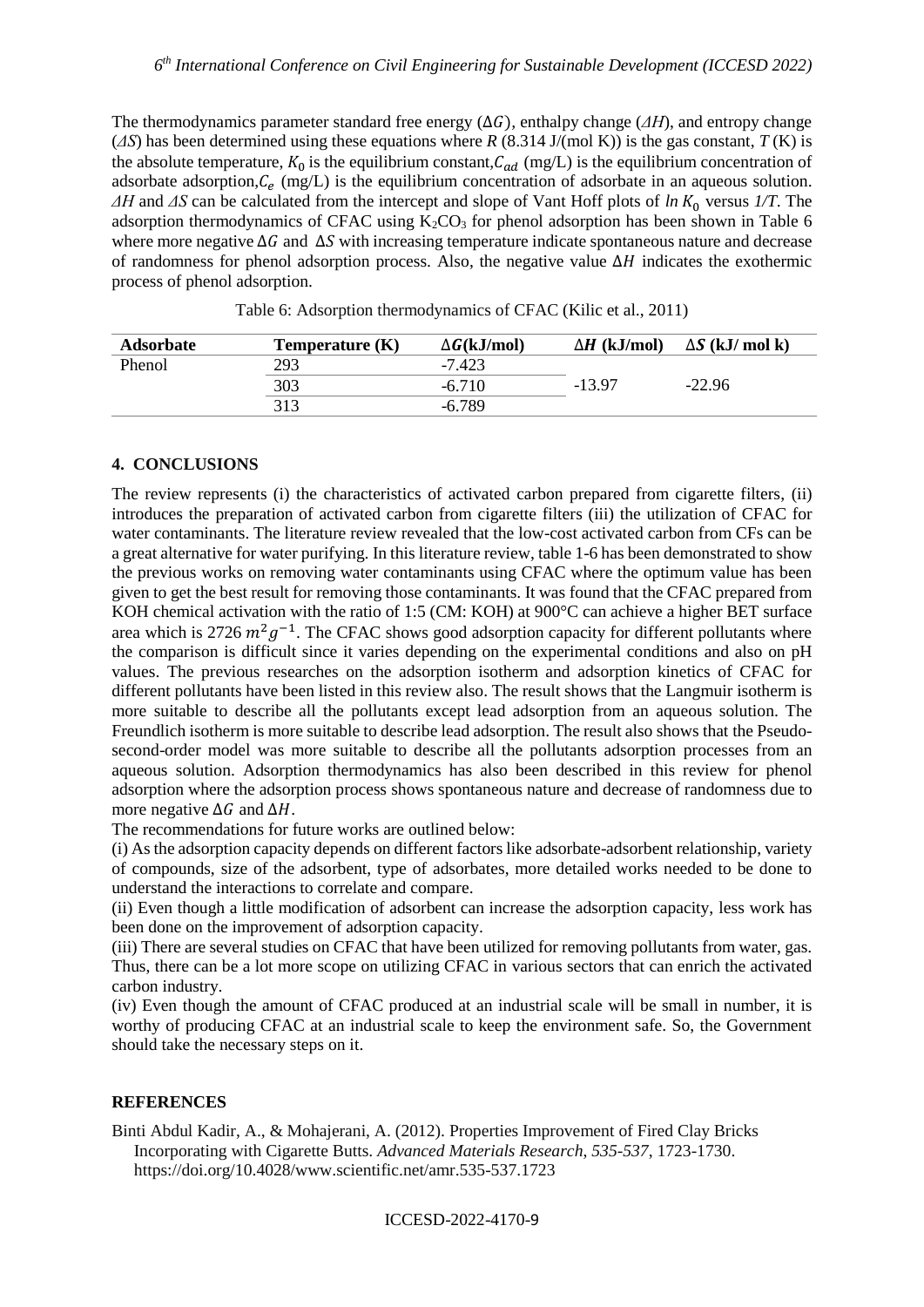- Binti Abdul Kadir, A., & Mohajerani, A. (2012). Properties Improvement of Fired Clay Bricks Incorporating with Cigarette Butts. *Advanced Materials Research*, *535-537*, 1723-1730. https://doi.org/10.4028/www.scientific.net/amr.535-537.1723
- Blankenship, L., & Mokaya, R. (2017). Cigarette butt-derived carbons have ultra-high surface area and unprecedented hydrogen storage capacity. *Energy & Environmental Science*, *10*(12), 2552- 2562. https://doi.org/10.1039/c7ee02616a
- Bohli, T., Ouederni, A., Fiol, N., & Villaescusa, I. (2015). Evaluation of an activated carbon from olive stones used as an adsorbent for heavy metal removal from aqueous phases. *Comptes Rendus Chimie*, *18*(1), 88-99.<https://doi.org/10.1016/j.crci.2014.05.009>
- Chen, H., Xu, J., Wei, J., Wang, P., Han, Y., & Xu, J. et al. (2019). Mesoporous CoFe2O4 nanowires: Nanocasting synthesis, magnetic separation and enhanced catalytic degradation for ciprofloxacin. *Journal Of Physics And Chemistry Of Solids*, *132*, 138-144. https://doi.org/10.1016/j.jpcs.2019.04.008
- Conradi, E., Gonçalves, A., Schwantes, D., Manfrin, J., Schiller, A., & Zimmerman, J. et al. (2019). Development of renewable adsorbent from cigarettes for lead removal from water. *Journal Of Environmental Chemical Engineering*, *7*(4), 103200. https://doi.org/10.1016/j.jece.2019.103200
- Chen, A., Li, Y., Yu, Y., Li, Y., Zhang, L., Lv, H., & Liu, L. (2015). Mesoporous carbonaceous materials prepared from used cigarette filters for efficient phenol adsorption and CO2 capture. *RSC Advances*, *5*(130), 107299-107306. https://doi.org/10.1039/c5ra24944a
- Cechinel, M., Ulson de Souza, S., & Ulson de Souza, A. (2014). Study of lead (II) adsorption onto activated carbon originating from cow bone. *Journal Of Cleaner Production*, *65*, 342-349. <https://doi.org/10.1016/j.jclepro.2013.08.020>
- Chen, Y., Zhu, Y., Wang, Z., Li, Y., Wang, L., & Ding, L. et al. (2011). Application studies of activated carbon derived from rice husks produced by chemical-thermal process—A review. *Advances In Colloid And Interface Science*, *163*(1), 39-52. <https://doi.org/10.1016/j.cis.2011.01.006>
- Clayton, W. (1926). Capillary and colloid chemistry. By Prof. H. Freundlich. Translated by H. Stafford Hatfield, B.Sc., Ph.D. pp. xv+883. London: Methuen and Co., Ltd., 1926. Price: 50s. *Journal Of The Society Of Chemical Industry*, *45*(44), 797-798. https://doi.org/10.1002/jctb.5000454407
- Dı́az-Terán, J., Nevskaia, D., Fierro, J., López-Peinado, A., & Jerez, A. (2003). Study of chemical activation process of a lignocellulosic material with KOH by XPS and XRD. *Microporous And Mesoporous Materials*, *60*(1-3), 173-181. [https://doi.org/10.1016/s1387-1811\(03\)00338-x](https://doi.org/10.1016/s1387-1811(03)00338-x)
- Freitas, J., Schettino, M., Cunha, A., Emmerich, F., Bloise, A., de Azevedo, E., & Bonagamba, T. (2007). NMR investigation on the occurrence of Na species in porous carbons prepared by NaOH activation. *Carbon*, *45*(5), 1097-1104. https://doi.org/10.1016/j.carbon.2006.12.006
- Gómez Escobar, V., & Maderuelo-Sanz, R. (2017). Acoustical performance of samples prepared with cigarette butts. *Applied Acoustics*, *125*, 166-172[. https://doi.org/10.1016/j.apacoust.2017.05.001](https://doi.org/10.1016/j.apacoust.2017.05.001)
- Guo, Y., Yang, S., Yu, K., Zhao, J., Wang, Z., & Xu, H. (2002). The preparation and mechanism studies of rice husk based porous carbon. *Materials Chemistry And Physics*, *74*(3), 320-323. [https://doi.org/10.1016/s0254-0584\(01\)00473-4](https://doi.org/10.1016/s0254-0584(01)00473-4)
- Gupta, V., Srivastava, S., Mohan, D., & Sharma, S. (1998). Design parameters for fixed bed reactors of activated carbon developed from fertilizer waste for the removal of some heavy metal ions. *Waste Management*, *17*(8), 517-522. [https://doi.org/10.1016/s0956-053x\(97\)10062-9](https://doi.org/10.1016/s0956-053x(97)10062-9)
- Hu, Y., Zhu, Y., Zhang, Y., Lin, T., Zeng, G., & Zhang, S. et al. (2019). An efficient adsorbent: Simultaneous activated and magnetic ZnO doped biochar derived from camphor leaves for ciprofloxacin adsorption. *Bioresource Technology*, *288*, 121511. https://doi.org/10.1016/j.biortech.2019.121511
- Hamzah, Y., & Umar, L. (2017). Preparation of creating active carbon from cigarette filter waste using microwave-induced KOH activation. *Journal Of Physics: Conference Series*, *853*, 012027. https://doi.org/10.1088/1742-6596/853/1/012027
- Huang, F., Xu, Y., Peng, B., Su, Y., Jiang, F., Hsieh, Y., & Wei, Q. (2015). Coaxial Electrospun Cellulose-Core Fluoropolymer-Shell Fibrous Membrane from Recycled Cigarette Filter as Separator for High Performance Lithium-Ion Battery. *ACS Sustainable Chemistry & Engineering*, *3*(5), 932-940. https://doi.org/10.1021/acssuschemeng.5b00032